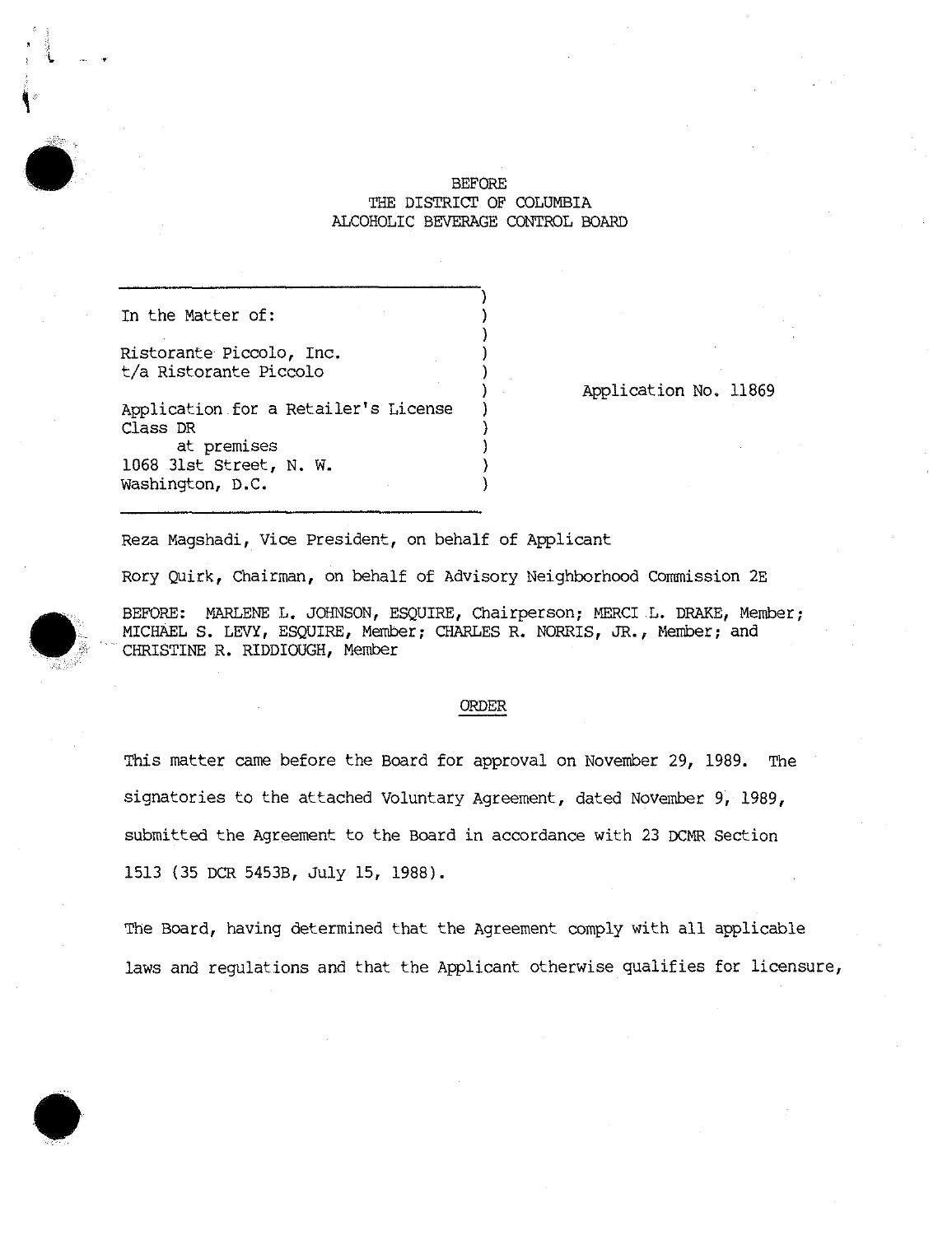does hereby this  $29^{76}$  day of november , 1989, APPROVE the license application conditioned on the Applicant's compliance with the terms of the Voluntary Agreement and incorporates the text of the same into this Order.

> DISTRICT OF COLUMBIA ALCOHOLIC BEVERAGE CONTROL BOARD

MARLENE L. JOHNSON, ESQUIRE Chairperson

MERCI **L.** DRAKE, Member

MICHAEL S. LEVY, ESQUIRE, Member CHARLES R. NORRIS, JR., Member

CHRISTINE R. RYDDIOUGH, Member

c •  $\frac{1}{2}$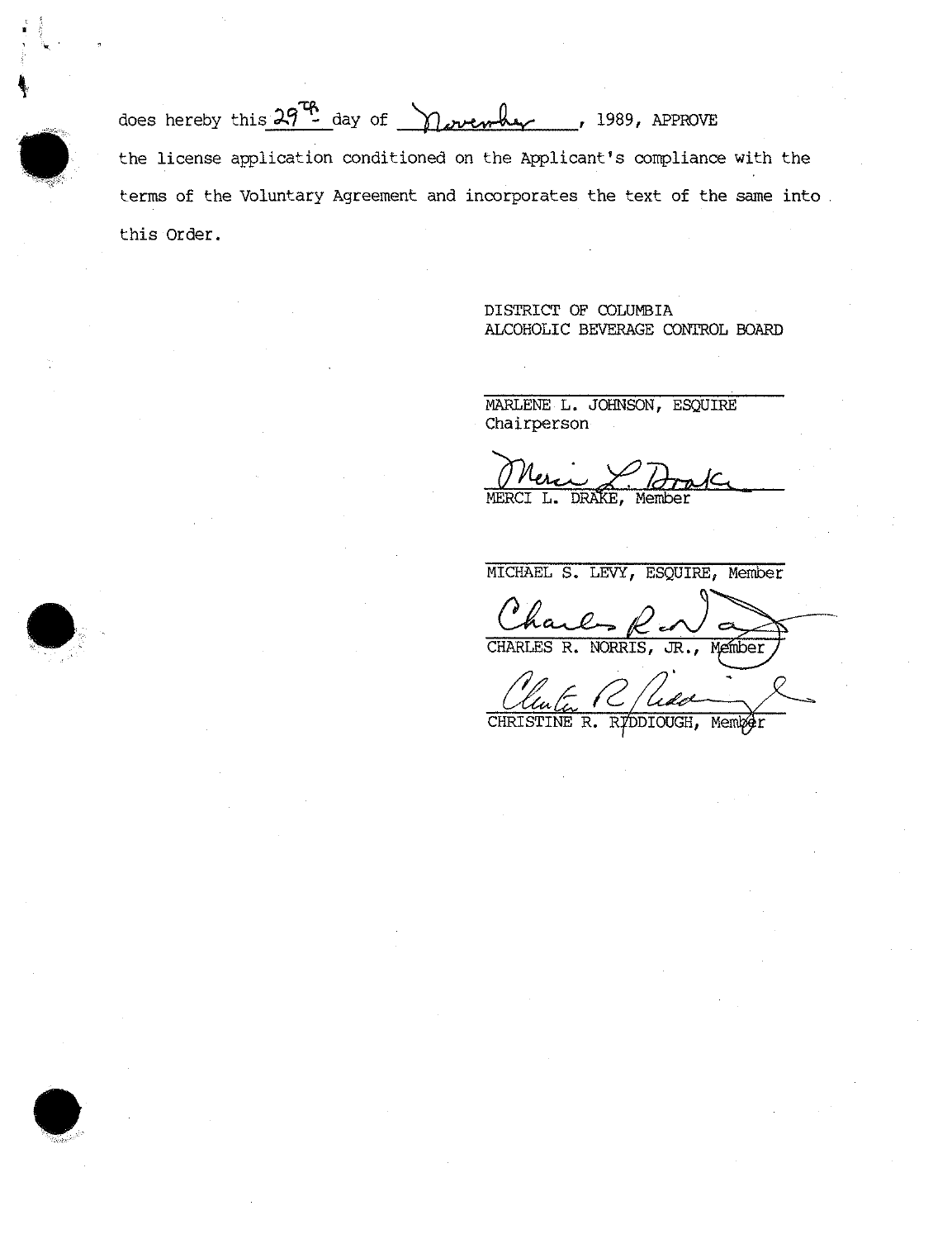$# 1869$ 

## **AGREEMENT**

This agreement is made this  $26<sup>th</sup>$  day of April 1999 by the Advisory Neighborhood Commission 2E (ANC) and the Citizens Association of Georgetown (CAG) with Picolo, Inc. t/a Ristorante Picolo (Picolo).

This voluntary agreement shall become a part of and condition to Picolo's alcoholic beverage license.

**This agreement is entered into in order to preserve and maintain the peace, order, quiet, safety and**  cleanliness of the neighborhood.

I. Public Sanitation:

*(,.'r...* **J***<sup>b</sup>*

in Merchans

- a.) Alame shall store all trash, refuse and garbage in rodent resistant containers. Such containers shall not bostruct exist from the **Alame** premises.
- b.) Exterior spaces used in the service of food and beverage shall be cleaned after each days use to remove food and beverage items.
- c.) The Picolo shall provide for regular refuse pick-up or collection.

2. Public Access:

- a.) The seating operated in public space shall be in accordance with District of Columbia laws, regulations and permits. It shall not encroach upon the public space of adjacent properties or restrict the passage of pedestrians by reducing the usable sidewalk to less than that shown on Picolo's public space permit.
- b.) Storage at and the rear use of the Picolo premises shall not encroach upon public access space (i.e. **alley) or obstruct access to and from adjacent properties.**
- 3. Peace, Order and Quiet:
- **a.) Entertaimnent and speakers for live or recorded music shall be confined to the Picolo premises and**  shall not be performed or placed on public space. Such entertainmcnt and music shall not be audible in **adjacent structures or private space.**
- b.) Reasonable care and steps shall be taken by Picolo to assure that its departing patrons neither disturb public quiet after II :00 PM Monday through Friday and 12:00 AM Friday and Saturday nor damage private property on 31<sup>st</sup> Street, NW from M Street to South Street.
- **c.) The Picolo agrees to not seat customers in its side walk seating under a public space use pennit after**  10:00 PM and to have cleared such space by 11:00 PM Monday through Thursday and to not use such space after 12:00 AM Friday and Saturday.
- **4. Marketing and Promotional Activities:**
- a.) The Picolo shall not place signs, billboards, chalkboards or other marketing devices on public space as required by District of Columbia laws and regulations.
- b.) Leafleting activities are opposed by the Citizens Alliance of Georgetown and precluded in other voluntary agreements entered into by the ANC and CAG. Therefore leaflets shall not be placed on **motor vehicles.**
- c.) The Picolo at its expense shall clean up discarded leaflets in an area defined by lines drawn from the intersections of Wisconsin and M Street. NW; 31" and N Streets, NW; Thomas Jefferson and M Streets, NW; and 31" and K Streets, NW.
- d.) Such leafleting shall not be so aggressive as to obstruct the passage of pedestrians on the public

sidewalk.<br>
e.) The parties agree that if the lifter problem noted in 4.6. and d.<br>
continues to be a problem, they will meet in 700d faith to seek<br>
improved cleaning activities or provide for further pastrictions<br>
on distri